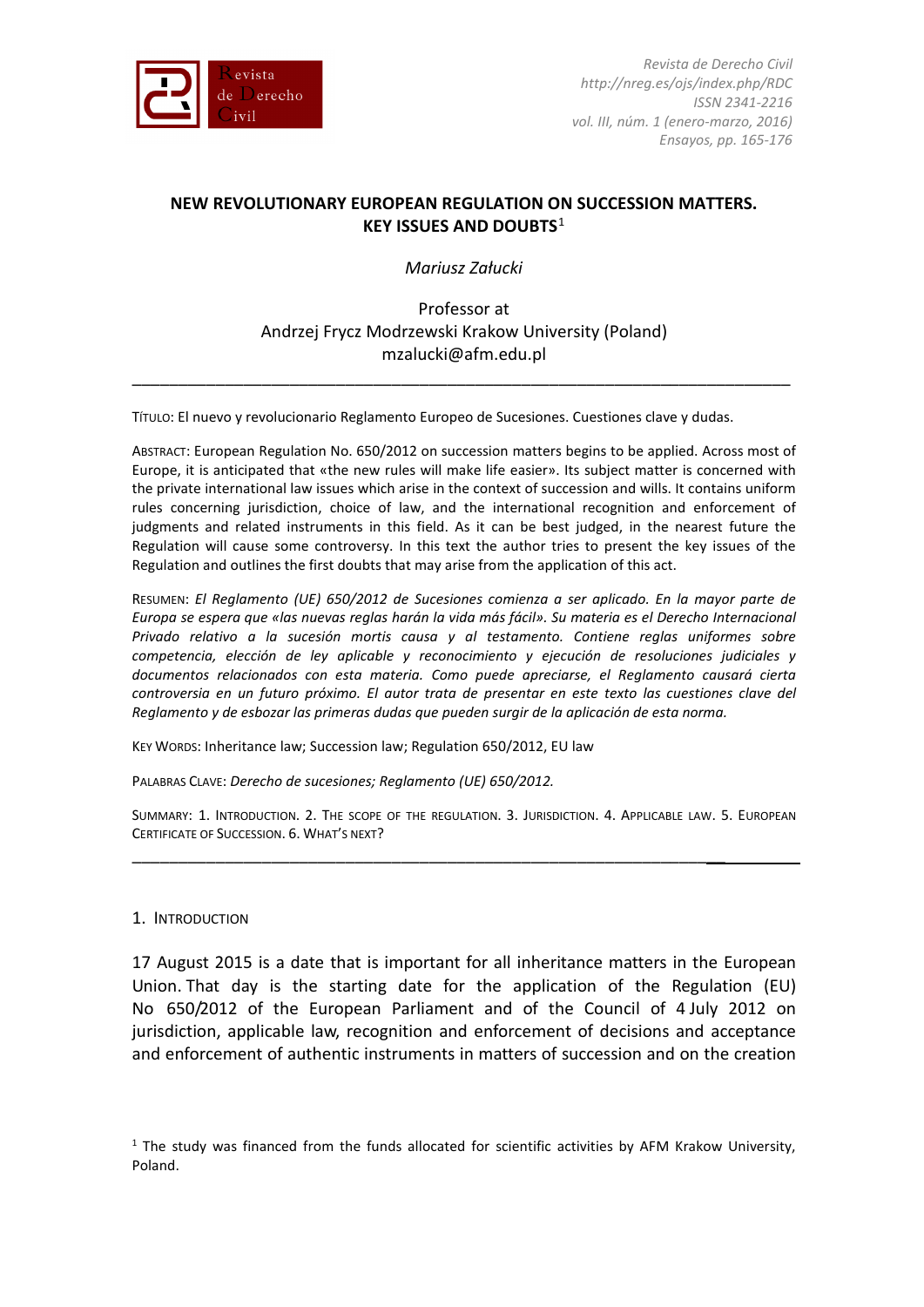of a European Certificate of Succession<sup>[2](#page-1-0)</sup>, which revolutionizes this area of the European Union law<sup>3</sup>. As an act of private international law, the regulation breaks with the connector to the national law as the law applicable to the succession of the deceased's estate<sup>[4](#page-1-2)</sup>. At the same time, the Regulation introduces some significant changes in the jurisdiction area where it provides some mechanisms allowing harmonization of the rules for dealing with cases of succession in all the countries of the European Union. It establishes a new instrument for documenting the inheritance rights of Europeans. With such a wide range, the Regulation replaces the existing national regulations in the field of international law of succession, which is a major achievement of the EU legislature in this area<sup>5</sup>.

This success, however, is strewn with thorny roses. This act, even before coming into force, has caused a lot of controversy<sup>[6](#page-1-4)</sup>. The first doubts were related to, among others, the competence of the European Union to harmonize legislation in this area<sup>[7](#page-1-5)</sup>. However, due to the increasing migration within the European Union and the increasing acquisition by Europeans of assets in foreign countries, outside the State of their origin, prevailing were the views, according to which standardization of the rules to indicate the material law applicable in the case of cross-border inheritance is essential<sup>[8](#page-1-6)</sup>. The Regulation No 650/2012 is therefore a response to the expectation of this group of researchers and practitioners who support the idea of unification of succession law in Europe<sup>[9](#page-1-7)</sup>. Another controversy concerned the scope of the Regulation and the legal implications of its individual instruments. Despite the relatively broad discussion, not all these doubts were removed, but despite them, this act was enacted $^{10}$ . Today, when too

<span id="page-1-0"></span><sup>2</sup> Official Journal of the European Union No. L 201/107.

<span id="page-1-1"></span><sup>&</sup>lt;sup>3</sup> Cf. Max Planck Institute for Comparative and International Private Law, «Comments on the European Commission's Proposal for a Regulation of the European Parliament and of the Council on jurisdiction, applicable law, recognition and enforcement of decisions and authentic instruments in matters of succession and the creation of a European Certificate of Succession», 74 RabelsZ (2010), pp. 522-720.

<span id="page-1-2"></span><sup>4</sup> Eleanor C. Ritaine, «National succession laws in comparative perspective», 14 *ERA Forum* (2013), pp. 131-154.

<span id="page-1-3"></span><sup>5</sup> Angelo Davi, Alessandra Zanobetti, «Il nuovo diritto internazionale privato delle successioni nell'unione Europea», 5 *Cuadernos de Derecho Transnacional* (2013), pp. 5-139.

<span id="page-1-4"></span><sup>6</sup> Elizabeth B. Crawford, Janeen M. Carruthers, «Speculation on the Operation of Succession Regulation 650/2012: Tales of Unexpected» 22 *European Review of Private Law* 2014, pp. 847-878.

<span id="page-1-5"></span><sup>7</sup> Paul Terner, «Perspectives of a European Succession Law», 14 *Maastricht Journal of European and Comparative Law* (2007), p. 151.

<span id="page-1-6"></span><sup>8</sup> Cf., among others, Mariusz Załucki, *Uniform European Inheritance Law. Myth, Dream or Reality of the Future*, Kraków 2015, pp. 7 et seq.

<span id="page-1-7"></span><sup>9</sup> Cf., for example, Walter Pintens, *Towards a Ius Commune in European Family and Succession Law?*, Cambridge-Antwerp-Portland 2012, pp. 6 *et seq.*; However, see: Alain Verbeke, Yves-Henri Leleu, 'Harmonisation of the Law of Succession in Europe', [in:] Artur S. Hartkamp, Martijn W. Hesselink, Ewoud H. Hondius, Chantal Mak, C. Edgar du Perron (Eds.), *Towards a European Civil Code*, Nijmegen 2011, pp. 459 *et seq*.

<span id="page-1-8"></span> $10$  The lack of the doubt removing is proved by the fact that three EU countries (the United Kingdom, Ireland and Denmark) will not apply this act. See, for example: Caroline Davidson, *The Consequences of England's Decidion not To Opt into the Proposed EU Regulation on Succession and Wills*, Lund 2010, pp. 30-36.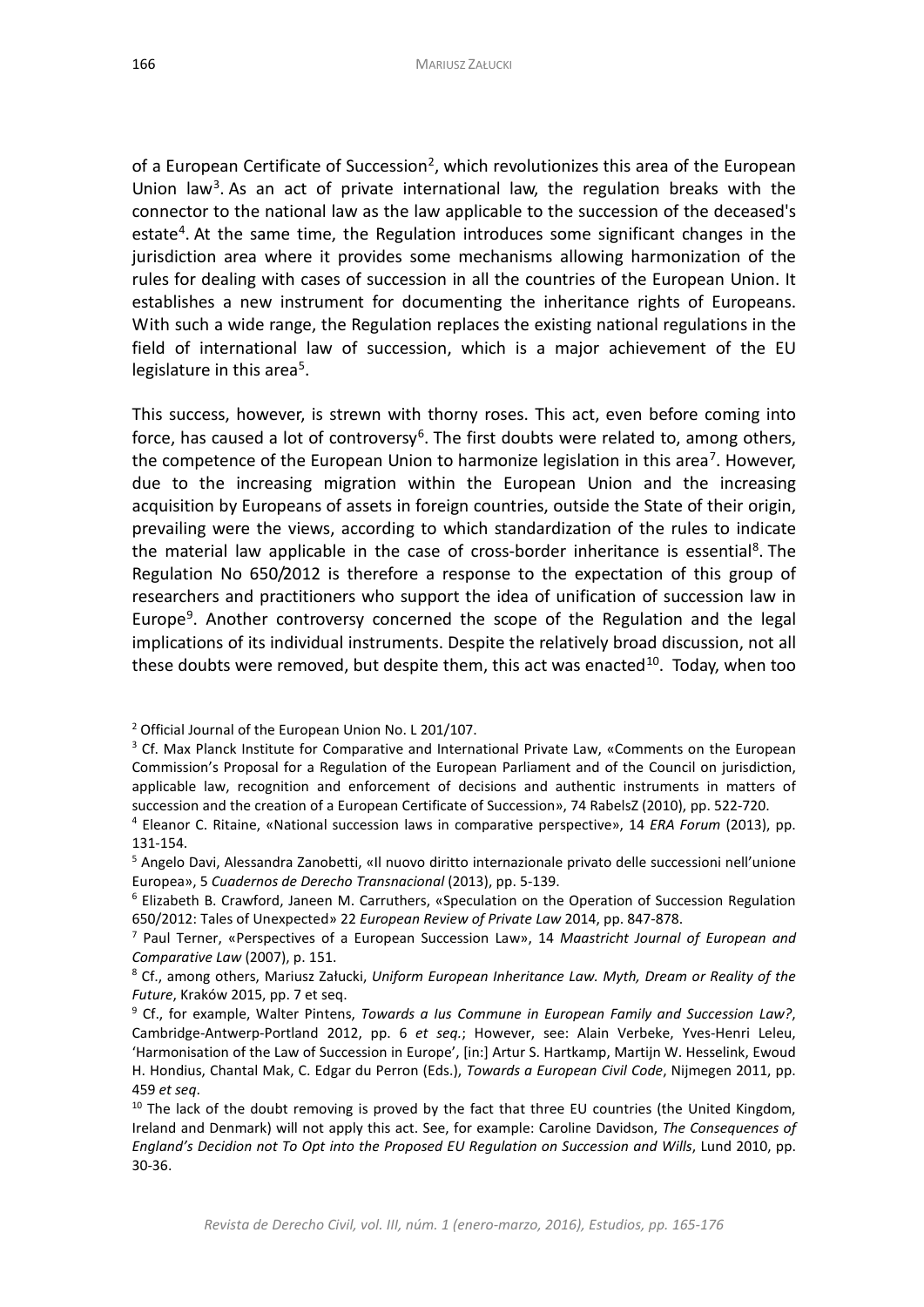much time has not passed yet from the entry of this law into force, and basically, there is no practice of its application, it is difficult to predict what will be the fate of European inheritance law. However, one can believe that due to the significant differences in substantive law of national regulations, the application of the Regulation No 650/2012 will result in a number of difficulties that may contribute to a further unification of law of succession at the level of the European Union $11$ . Thus, paradoxically, the act in the field of international private law, which is to organize it, may cause so much controversy that it will enforce further integration work, and will eventually lead to sorting out of substantive law, although in a different way than it was originally expected.

With this in mind, the purpose of this article is to present the basic legal constructions of the new European legislation and an attempt to outline the issues, which in the future might give rise to practical doubts.

#### 2. THE SCOPE OF THE REGULATION

The regulation divergence of national inheritance law between countries belonging to the EU has constituted for a long time a significant practical problem. Determining what law (the law of which country) is applicable for a given inheritance case and which body should settle the dispute concerning it not always is an easy task<sup>12</sup>. This practical problem has become a growing challenge, both for the authorities applying the law and for the doctrine. In the European Union more than half a million cases a year are the cases of cross-border succession. In some countries, residents coming from foreign countries constitute a significant part of the population<sup>[13](#page-2-2)</sup>. For this reason, it was recognized, among others, that the rules of inheritance law in this context might be the subject of many questions<sup>[14](#page-2-3)</sup>. Unification of the inheritance law rules has so far taken place primarily at the level of international conventions (international treaties), but this has not been sufficient. As the EU has set as an objective for itself to offer an area of freedom, security and justice, in which the free movement of persons is ensured (Art. 3 Par. 2 of TEU), so for the proper functioning of such an area, it was necessary to adopt some measures in the field of private law having cross-border implications. It is necessary for the proper functioning of the common market. Hence, there is a justification for the introduction to the European Union law of a legal act ordering these  $issues<sup>15</sup>$ .

<span id="page-2-0"></span><sup>11</sup> As I indicated before: Mariusz Załucki, "Perspektywy rekodyfikacji polskiego prawa spadkowego"*,* [in:] Piotr Stec, Mariusz Załucki (Eds.), *Pięćdziesiąt lat kodeksu cywilnego. Perspektywy rekodyfikacji,* Warszawa 2014, p. 359.

<span id="page-2-1"></span><sup>12</sup> Cf. Christian H. Kälin, *International Real Estate Handbook*, Chichester 2005, pp. 1 *et seq.*

<span id="page-2-2"></span><sup>&</sup>lt;sup>13</sup> Cf. Press Release of the European Commission of 26 July 2012 (IP /12/851).

<span id="page-2-3"></span><sup>14</sup> Cf. Deutsches Notarinstitut, *Étude de droit comparé sur les règles de conflits de juridictions et de conflits de lois relatives aux testaments et successions dans les Etats membres de l'Union Européenne*, Heinrich Dörner, Paul Lagarde (Eds.), Würzburg 2002, passim.

<span id="page-2-4"></span><sup>&</sup>lt;sup>15</sup> Jonathan Harris, «The Proposed EU Regulation on Succession and Wills: Prospects and Challenges», 22 Trust Law International (2008), pp. 181-188.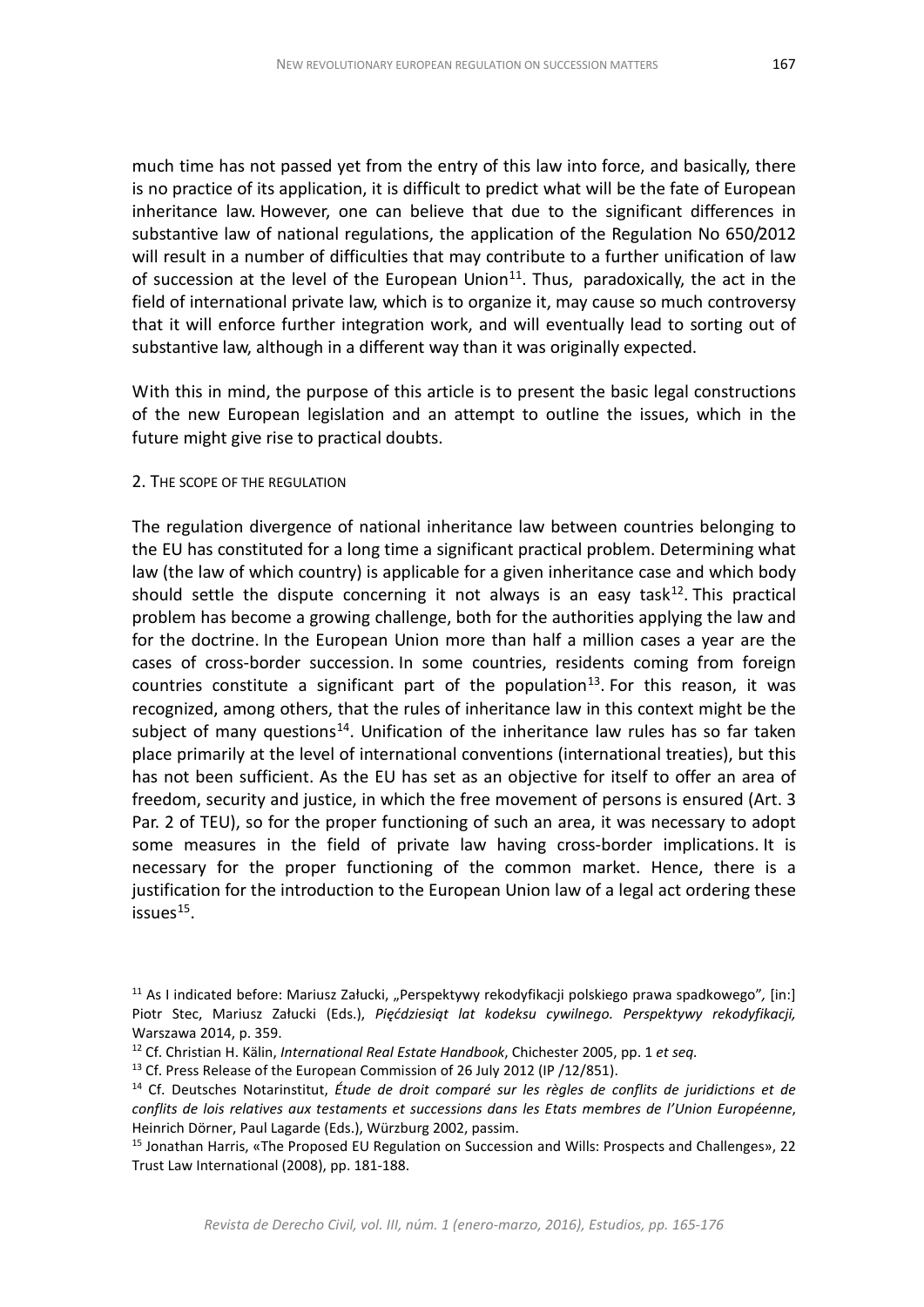The Regulation is therefore to be a legal instrument that will comprehensively regulate matters of international inheritance law of the European Union<sup>16</sup>. According to Regard 9 of the Preamble to the Regulation, it should include all civil-law aspects of succession to the estate of a deceased person, namely all forms of transfer of assets, rights and obligations due to death, whether by way of a voluntary transfer under a disposition of property upon death or a transfer through intestate succession $17$ .

Such a definition of «succession» contains, moreover, the content of Art. 3 Par. 1 letter a) of the Regulation. In contrast, the Regulation is not applicable to the areas of civil law other than inheritance. For reasons of full clarity, a number of issues that could be seen as connected with matters of succession were excluded from its scope (Art. 1, Par. 1 Sentence 2 - General exclusions and Art. 1 Par. 2 - Detailed exclusions). The list of exclusions is relatively extensive<sup>18</sup>. Hence, speaking of the application of the new act one should keep in mind the areas of jurisdiction, applicable law, recognition and enforcement of decisions and acceptance and enforcement of authentic instruments in matters of succession.

The scope of the regulation, determined like that and referring to the name of this legislation, already *prima facie* indicates what mechanisms of private international law this act refers to. The main adjustments of the Regulation are primarily those relating to jurisdiction in matters of cross-border succession and the law applicable to the succession case, that is, the areas in which certain chaos has hitherto prevailed in the European Union<sup>[19](#page-3-3)</sup>.

## 3. JURISDICTION

One must start with the fact that in Art. 4 of the Regulation No. 650/2012, the European Union legislature established the general principle on the jurisdiction of the courts of the Member States in matters of succession<sup>[20](#page-3-4)</sup>. According to this provision, the courts of the Member State in which the deceased had his habitual residence at the time of death shall have jurisdiction to rule on the succession as a whole. Jurisdiction is thus determined by the habitual residence of the deceased at the time of his death<sup>21</sup>. This

<span id="page-3-0"></span><sup>&</sup>lt;sup>16</sup> P.A.M. Lokin, «De verwijzingsregels van de Erfrechtverordening : een vergelijking met huidige Nederlandse erfrechtelijke verwijzingsregels», 63 *SEW: Tijdschrift voor Europees en economisch recht*  (2015), pp. 173-181.

<span id="page-3-1"></span><sup>17</sup> Reinhold Geimer, «Die europäische Erbrechtsverordnung in Überblick», [in:] Johannes Hager (Ed.), *Die europäische Erbrechtsverordnung*, Baden-Baden 2013, pp. 9 *et seq.*

<span id="page-3-2"></span><sup>18</sup> Jadwiga Pazdan, [in:] Maksymilian Pazdan (Ed.), *System prawa prywatnego. Prawo prywatne międzynarodowe,* vol. 3, Warszawa 2015, p. 697.

<span id="page-3-3"></span><sup>19</sup> Mariusz Załucki, [in:] Mariusz Załucki (Ed.), *Unijne rozporządzenie spadkowe Nr 650/2012*, Warszawa 2015, pp. 31-37.

<span id="page-3-4"></span><sup>20</sup> Sarah Geber, *Die internationale Zuständigkeit nach der VO Nr. 650/2012*, Saarbrücken 2014, p. 19.

<span id="page-3-5"></span><sup>&</sup>lt;sup>21</sup> Richard Frimston, [in:] Ulf Bergquist, Domenico Damascelli, Richard Frimston, Paul Lagarde, Felix Odersky, Barbara Reinhartz, *Commentaire du règlement europèen sur les successions*, Paris 2015, pp. 57- 62.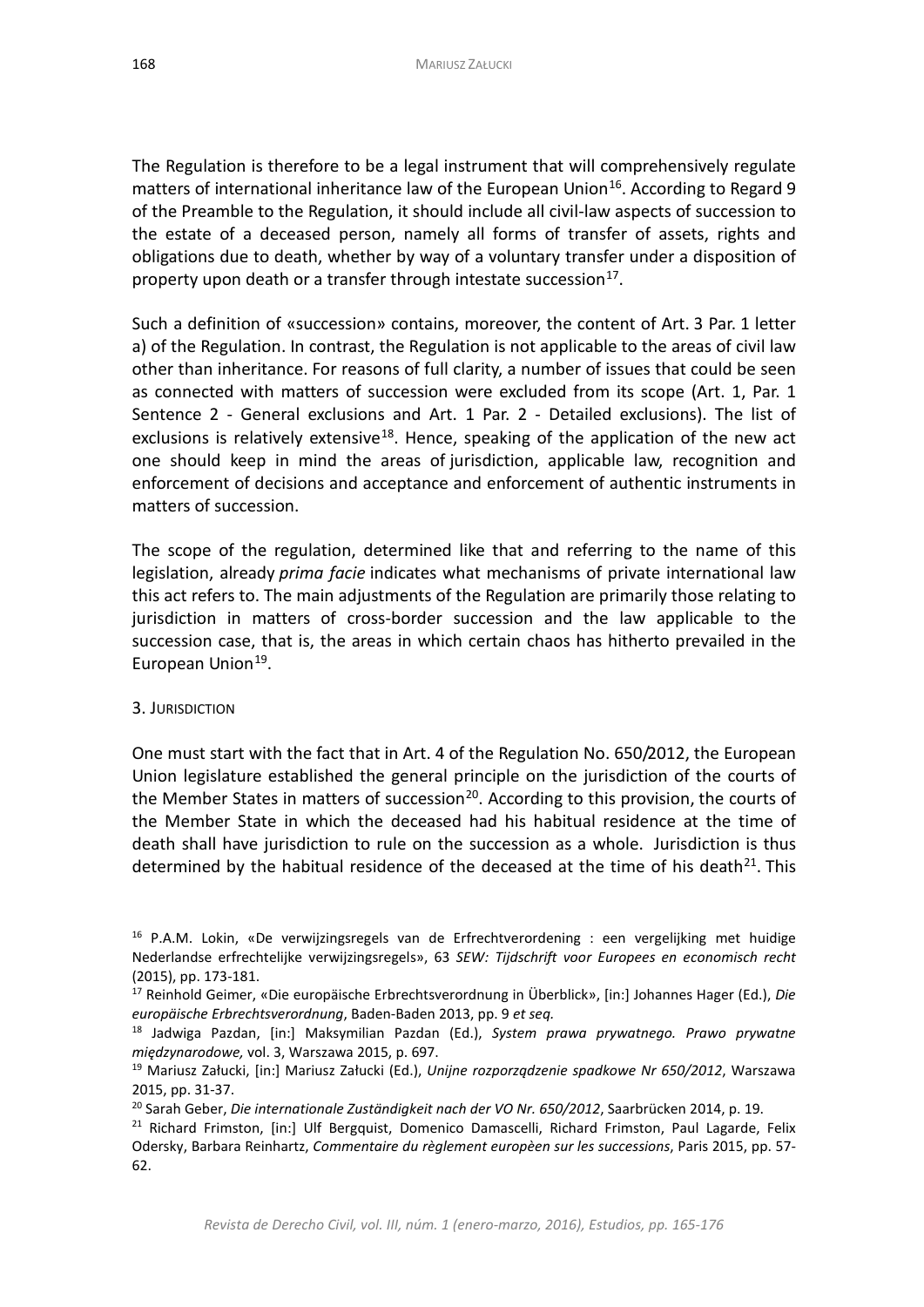principle is undoubtedly the backbone of the system of succession established by the Regulation No 650/2012. The habitual residence becomes in European law of succession  $-\alpha$  -after the entry into force of the Regulation– the basic category<sup>[22](#page-4-0)</sup>. To this term is referred, amongst others, also the adjustment associated with an indication of applicable substantive law (Art. 21 of the Regulation), as below. The term «habitual residence» refers to the place where the testator had his centre of life and thus it becomes the primary connector with the EU international law of succession, which is a circumstance, described in the collision standard, being an expression of the relationship between a particular case and a State and the laws of that State<sup>23</sup>. It should be recalled here that previously in some European countries jurisdiction and especially applicable law were indicated inconsistently. In the case of the law indication not only one connector (usually the nationality) was used, but two, due to the submission of the estate inheritance (or other specified categories of goods, such as businesses) to the law of their location place. That indication of law applicable to the inheritance case using two different connectors depending on the nature of the items included in the succession led to the collision divisibility of the estate, also known as a collision fragmentation of the estate, or a situation in which the succession is divided into separate assets subject to inheritance by different substantive laws, in which cases courts in different countries often ruled<sup>[24](#page-4-2)</sup>. It is the reverse situation to the so-called the collision uniformity of succession (uniformity of the succession status), and thus to the situation where law applicable to the succession case is indicated with a single connector, thereby the succession estate as a whole can be inherited under one substantive law<sup>[25](#page-4-3)</sup>.

In fact, from the very beginning of work on the succession regulation the EU legislator opted for the principle of the collision uniformity of the succession, which was met with the widespread acceptance of the doctrine<sup>[26](#page-4-4)</sup>. Hence, in the Regulation there are provisions based on the connector of the habitual residence of the deceased. The justification for the use of this connector, both for jurisdiction, as well as for substantive law, was included in Regard 27 of the Preamble to the Regulation No 650/2012, where it was indicated that «the rules of this Regulation are devised so as to ensure that the authority dealing with the succession will, in most situations, be applying its own law».

<span id="page-4-0"></span><sup>&</sup>lt;sup>22</sup> Cf. Janeen Carruthers, «Party Autonomy in the Legal Regulation of Adult Relationships: What Place for Party Choice in Private International Law?», 61 *International & Comparative Law Quarterly* (2012), pp. 886 *et seq.*

<span id="page-4-1"></span> $23$  Cf. Richard Frimston, "Brussels IV? Conflicts of the Laws of Succession in the European Union: Perspectives for Harmonisation", *Private Client Business* (2004), pp. 352-354.

<span id="page-4-2"></span><sup>&</sup>lt;sup>24</sup> Jerzy Pisuliński, "W sprawie rozgraniczenia statutu rzeczowego i spadkowego. Uwagi na tle projektu rozporządzenia w sprawie jurysdykcji, prawa właściwego, uznawania i wykonywania orzeczeń sądowych i dokumentów urzędowych dotyczących dziedziczenia oraz w sprawie utworzenia europejskiego certyfikatu spadkowego", 10 *Problemy Prawa Prywatnego Międzynarodowego* (2012), pp. 19-32.

<span id="page-4-3"></span><sup>&</sup>lt;sup>25</sup> Eva Lein, «A Further Step Towards a European Code of Private International Law. The Commission Proposal for a Regulation on Succession», 11 *Yearbook of Private International Law* (2009), p. 116.

<span id="page-4-4"></span><sup>26</sup> Instead of many sources cf. Anna Wysocka-Bar, *Wybór prawa w międzynarodowym prawie spadkowym*, Warszawa 2013, pp. 113 *et seq.*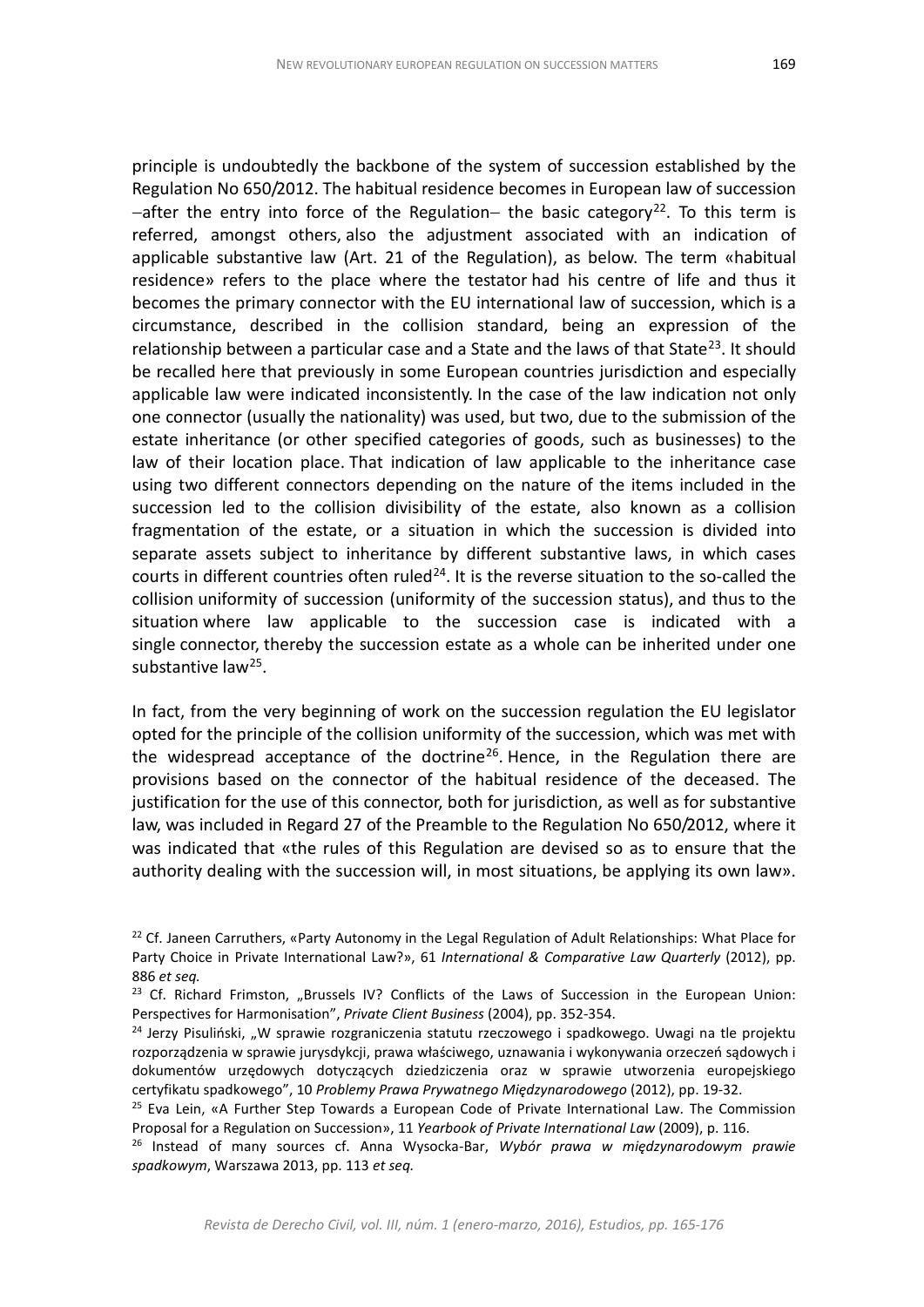assumptions are correct (which in fact will be shown only by practice), then essentially

With this solution, according to the EU legislator, in many cases, there will, therefore, be no need to examine, and then to use foreign legal regulations. If the EU legislature's

courts of a Member State will apply their national law to succession cases.

In light of the foregoing, it should be noted that the rule of Art. 4 of the new EU normative act defines the overall jurisdiction of the courts of the Member State in matters of succession, using at the same time the connector leading to achieving the set goal (creating a situation where the court of a Member State, in principle, will apply its domestic law to the succession case). It regulates at the same time competence of judicial authorities, but also of other authorities and legal professionals with competence in matters of succession and exercising judicial functions (Cf. Art. 3, Par. 2 of Regulation No. 650/2012). Yet the general jurisdiction exclusion of judicial bodies in the Member State of the deceased's habitual residence at the time of death is possible under the Regulation. It may result, e.g. from the content of a prorogation agreement (a choice-of-court agreement), as referred to in the contents of Art. 5 of the Regulation No.  $650/2012^{27}$  $650/2012^{27}$  $650/2012^{27}$ . According to this provision, in the event when the law chosen by the deceased to govern succession after him in accordance with Art. 22 of the Regulation is the law of a Member State, the parties concerned may agree that the exclusive jurisdiction to rule on any succession matter has the court or the courts of that Member State. It is one of the mechanisms that allow using its own law by the authority dealing with the succession. The choice of such jurisdiction is based on consent, where the interested parties (and therefore primarily the heirs) may agree that the succession proceedings will take place not in the jurisdiction of the last habitual residence of the deceased, but in the Member State whose citizen was the deceased<sup>28</sup>. This is −as it can be judged− a very interesting mechanism, which in the future may play a significant role.

Further reductions in the jurisdiction of the courts of the habitual residence of the deceased at the time of his death may also result from the fact of entrusting by the deceased (*proffessio iuris*) of the total succession matters after him to the law of the country whose national he was at the time of making the choice or at the time of death (Art. 6-9 in conjunction with Art. 22 of the Regulation No.  $650/2012$ <sup>29</sup>. However, according to Art.10 of the Regulation No 650/2012, where the habitual residence of the deceased at the time of his death is not located in a Member State, the courts of the Member State in which there are assets of the estate, nevertheless have jurisdiction to rule on the total number of cases relating to the inheritance, if: a) the deceased had at the time of death the nationality of that Member State or in cases where there is no such circumstance; b) the deceased had his previous habitual residence in that Member

<span id="page-5-0"></span><sup>&</sup>lt;sup>27</sup> Felix Oderski, [in:] Ulf Bergquist, Domenico Damascelli, Richard Frimston, Paul Lagarde, Felix Odersky, Barbara Reinhartz, *Commentaire du règlement…*, pp. 63 *et seq.*

<span id="page-5-2"></span><span id="page-5-1"></span><sup>28</sup> Maciej Rzewuski, [in:] Mariusz Załucki (Ed.), *Unijne rozporządzenie spadkowe…*, pp. 72-79. <sup>29</sup> *Ibidem,* pp. 81-91.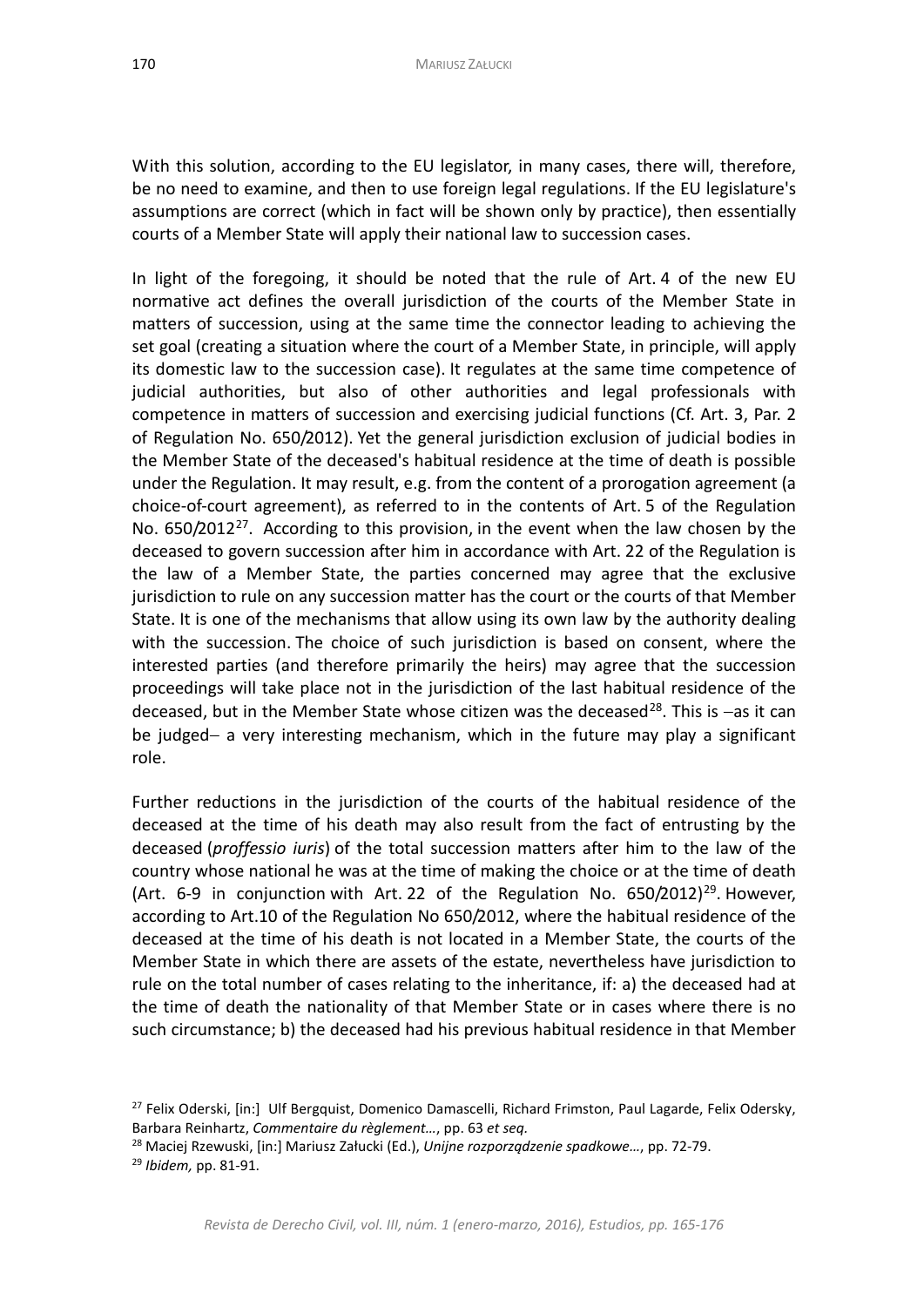State, provided that from the time of bringing the case to court there passed not more than five years after the change of the habitual residence<sup>[30](#page-6-0)</sup>. In turn, according to the content of Art. 11 of the Regulation No 650/2012, in the case where no court of a Member State has jurisdiction pursuant to other provisions of this Regulation, the courts of a Member State may, on an exceptional basis, rule on the succession if proceedings cannot reasonably be brought or conducted or would be impossible in a third State with which the case is closely connected. The case must have a sufficient connection with the Member State of the court seised $31$ .

A significant limitation of general jurisdiction of judicial authorities is the provision of Art. 12 of the Regulation No. 650/2012, where the estate of the deceased comprises assets located in a third State, the court seised to rule on the succession may, at the request of one of the parties, decide not to rule on one or more of such assets if it may be expected that its decision in respect of those assets will not be recognised and, where applicable, declared enforceable in that third State<sup>[32](#page-6-2)</sup>. The EU legislator refers in this way to the specific situation of the partial exclusion of jurisdiction when the estate of the deceased is not only in the countries covered by the Regulation No 650/2012, but also in countries where the regulation cannot be applied. This is about situations when, according to the legal order of a third country the exclusive jurisdiction of the court of that State was established. This happens e.g. due to the location of the property. In this respect, the Regulation is therefore an act that in itself contains some mechanisms to rationalize its application $33$ .

Basically, the jurisdiction rules of the Regulation are intended to allow a relatively broad jurisdiction in this matter, which is to facilitate the practice and allow conducting the succession case in a convenient place, especially for the heirs of the deceased. The EU legislator did not decide to adopt the doctrine of *forum non conveniens* whose essence boils down to granting the court, which seised a succession case, the power to decide not to rule on it, with a reference to the possibility of a more appropriate judicial forum in another state, e.g. due to the access to the evidence  $34$ .

## 4. APPLICABLE LAW

With regard to the mechanisms of indicating the law applicable to the succession under the provisions of the Regulation, they are also, at least from the viewpoint of some

<span id="page-6-0"></span><sup>30</sup> Andrea Bonomi, [in:] Andrea Bonomi, Patrick Wautelet (Eds.), *Le droit européen des successions. Commentaire du Règlement n°650/2012 du 4 juillet 2012*, Brussels 2013, pp. 211 *et seq.*

<span id="page-6-1"></span><sup>31</sup> Cf. Javier C. González, *El Reglamento Europeo 650/2012 de 4 de Julio 2012. Análisis crítico*, Granada 2014, pp. 100-103.

<span id="page-6-2"></span> $32$  Ena-Marlis Bajons, "Internationale Zuständigkeit und anwendbares Recht in Erbsachen", [in:] Martin Schauer, lisabeth Scheuba (Eds.), *Europäische Erbrechtsverordnung*, Wien 2012, p. 35.

<span id="page-6-3"></span><sup>33</sup> Cf. Jarosław Turłukowski, [in:] Mariusz Załucki (Ed.), *Unijne rozporządzenie spadkowe…*, pp. 96 *et seq.*

<span id="page-6-4"></span><sup>34</sup> On its historical development see, for example: Paxton Blair, *The Doctrine of Forum Non Convieniens in Anglo-American Law*, 29 Columbia Law Review (1929), pp. 1-34.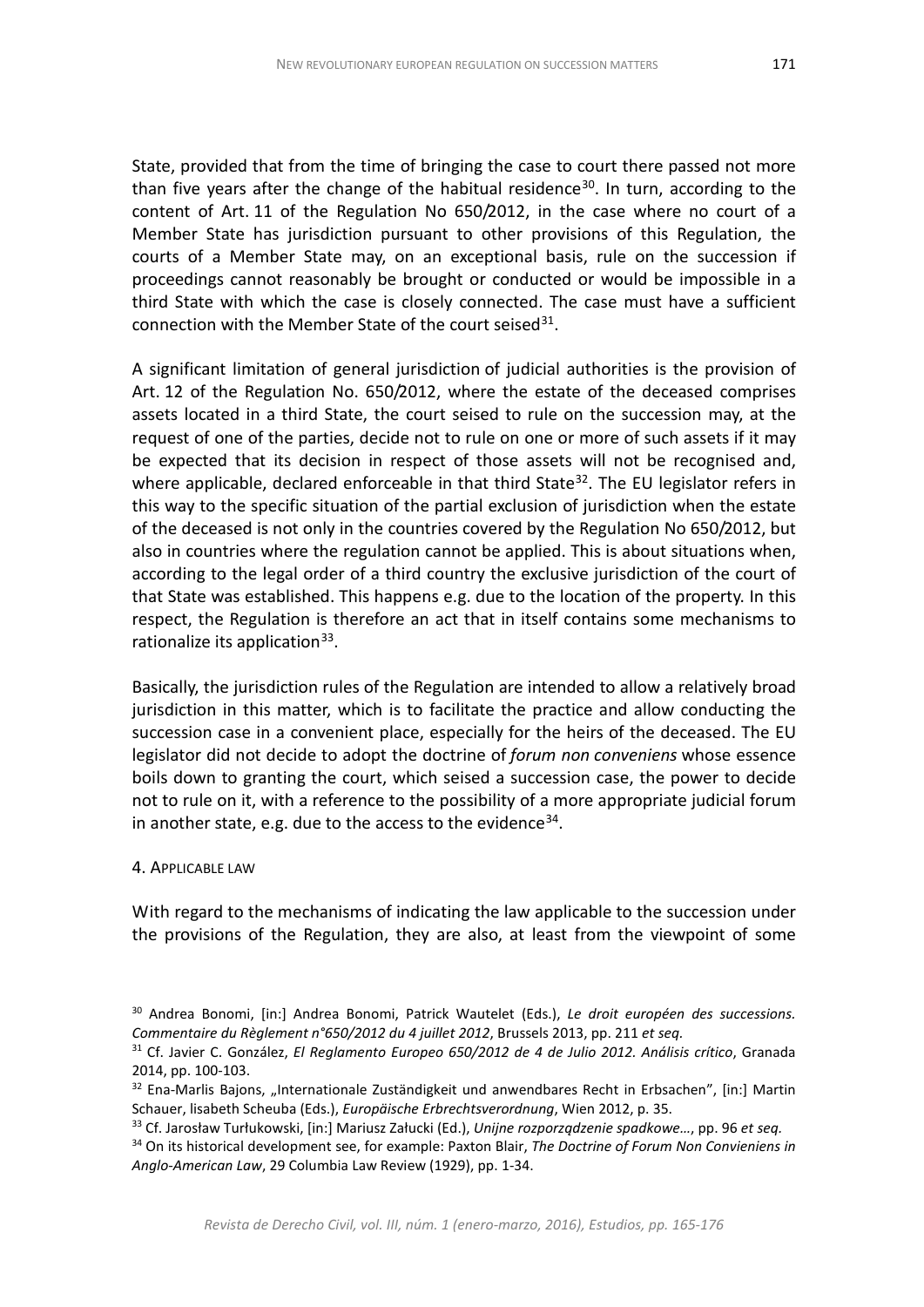European national legal systems, a breakthrough solution. The Regulation breaks, as described above, with the traditional principle, in this area, of the testator's national law competence at the time of his death just for the aforementioned connector of habitual residence. So far, a number of legislations were using in this respect the connector of citizenship. Currently, the Regulation, pursuant to the provisions referred to in the contents of Art. 21 and 22, provides that as a rule the law applicable to the succession as a whole shall be the law of the State in which the deceased had his habitual residence at the time of death (Art. 21 Par. 1 of the Regulation)<sup>35</sup>. The connector of substantive law is therefore the same as in jurisdiction.

The EU legislator, however, does not limit connectors only to the connector of habitual residence. The connector can also be a choice of law made by the testator<sup>[36](#page-7-1)</sup>. According to the content of Art. 22 Par. 1 of the Regulation, every testator may choose as the law to govern his succession as a whole the law of the State whose nationality he possesses at the time of making the choice or at the time of death<sup>[37](#page-7-2)</sup>. This choice of law is, moreover, a very interesting instrument, and the provision of Art. 22 of the Regulation is one of the most important of its provisions $38$ .

As it can easily be noted, the choice of law made by the testator affects, among others, also the rules of jurisdiction set out in the Regulation. The law chosen by the testator, if it is the law of a Member State is after all the only basis for the choice of *forum prorogatum*, in accordance with Art. 5 of the Regulation No. 650/2012, and it also gives the ability to decline the general jurisdiction of Art. 4 by the same court seised for the matter, if it considers that the court of the State of the chosen law gives better opportunities to rule on the succession (Art. 6 of Regulation No 650/2012)<sup>39</sup>.

Choice possibilities of the law applicable to the succession by the testator are not great, which results directly from the commented provision<sup>40</sup>. As it can be believed this is because the practice of Member States was not particularly inclined towards using the choice of law applicable to the succession in their regulations concerning conflicts of laws. However, there were some regulations, such as the Polish legislation, where the choice of law was approached a bit more comprehensively<sup>[41](#page-7-6)</sup>. Currently, the EU

<span id="page-7-0"></span><sup>35</sup> Mariusz Załucki, *Uniform European Inheritance Law…*, p. 28.

<span id="page-7-1"></span><sup>&</sup>lt;sup>36</sup> As can be best judged, there is a tendency to extend the party autonomy in the area of succession law. See, among others, Erik Jayme, «Party Autonomy in International Family and Succession Law: New Tendencies», 11 *Yearbook of Private International Law* (2009), pp. 1-10.

<span id="page-7-2"></span><sup>37</sup> Cf. Anna Wysocka-Bar, *Wybór prawa w międzynarodowym prawie…*, pp. 26 *et seq.*

<span id="page-7-3"></span><sup>&</sup>lt;sup>38</sup> Eveline Ramaekers, «Cross-border Successions. The New Commission Proposal: Contents and Way Forward. A Report on the Academy of European Law Conference of 18 and 19 February 2010, Trier», 15 Electronic Journal of Comparative Law (2011), pp. 4-5.

<span id="page-7-4"></span><sup>39</sup> Cf. Paweł Czubik, [in:] Mariusz Załucki (Ed.), *Unijne rozporządzenie spadkowe…*, pp. 145 *et seq.*; Andrea Bonomi, [in:] Andrea Bonomi, Patrick Wautelet (Eds.), *Le droit européen…*, pp. 298 *et seq.*

<span id="page-7-5"></span><sup>40</sup> Matteo A. Pollaroli, «EU Regulation no. 650/2012 and Access to New Forms of Intergenerational Transfer of Wealth», 2 *Ricerche Giuridiche* (2013), Supplemento, pp. 410-411.

<span id="page-7-6"></span><sup>41</sup> Cf. Art. 64 Par. 1 of *Polish Private International Law Act* of 2011.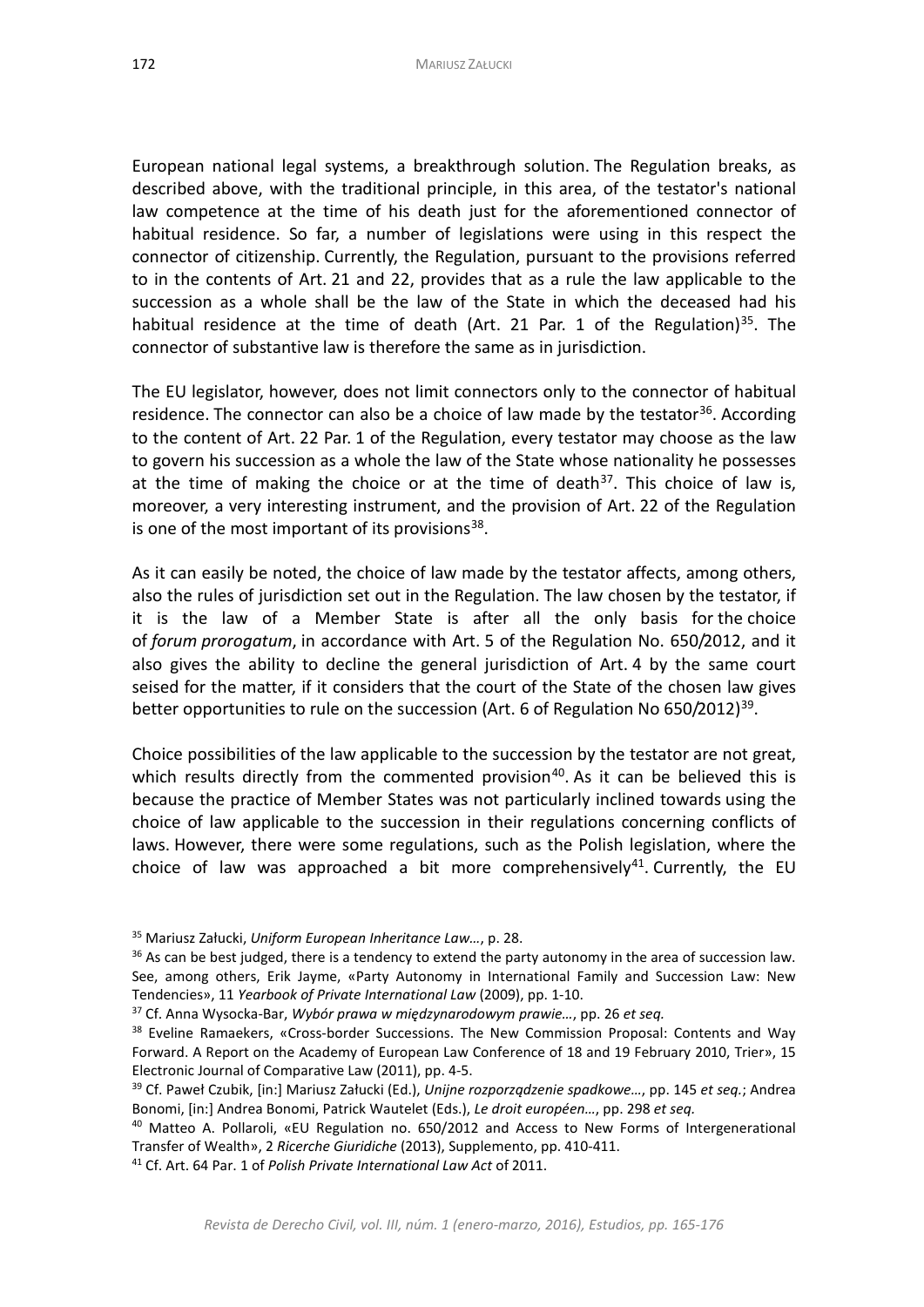legislator has chosen to foresee this possibility for the law of every country of citizenship (held at the time of making the choice or at the time of death). In fact, those who will have more than one nationality will have a wider choice. The EU legislator in the Regards to the Regulation (item 38 of the Regulation Regards) explains the limitation of the choice to the choice of the nationality law by the intention to ensure a connection between the deceased and the law chosen and to avoid a law being chosen with the intention of frustrating the legitimate expectations of persons entitled to a reserved share. These restrictions do not seem to be justified<sup>[42](#page-8-0)</sup>.

Under international law of succession, these are some novelties whose frequent application in practice can be expected in the future. The choice of law clause itself may help to prevent the chaos that would ensue if the law of the habitual residence of the deceased differed significantly in its contents from the national law of the testator. This will depend, however, on the intention of the testator, who either will make the choice of his national law, or will leave the law applicable to his succession to the provisions of Regulation using the connector of the place of habitual residence.

The result of a construction adopted in such a way is the provision indicated in the text of Art. 20 of the Regulation, according to which any law specified by the Regulation shall be applied whether or not it is the law of a Member State $43$ . The law applicable to the succession indicated by the connector from Art. 21 or 22 of the Regulation will be *ius*, and thus substantive grounds to govern the succession, irrespective of whether or not it is the national law of any Member State of the European Union or the law of another country. Therefore, if a Member State court will have jurisdiction over the succession (*forum*), which is established pursuant to Art. 4-11 of the Regulation and the case will fall within the scope of the Regulation application (Art. 1, Par. 1 of the Regulation), then this act, as a general regulation of the EU collision law in matters of succession will be the grounds to indicate the applicable substantive law (*ius*). The law indicated in this way will not necessarily be the law of one of the European Union States<sup>[44](#page-8-2)</sup>.

Therefore, it follows from the contents of Art. 20 of the Regulation that there is a prescription to apply the substantive law of succession specified by the Regulation by the courts of the Member States to all succession matters examined by the courts regardless of whether or not it has a connection with any of the European Union countries. The applicable law specified by the Regulation is appropriate for the whole of the succession. This means that the EU legislator has introduced the principle of a uniform succession status, which prevents fragmentation of the succession status because of the application of the Member States' conflict rules in which individual items of the property, included in the inheritance estate, are located. Some problems that

<span id="page-8-0"></span><sup>42</sup> Paweł Czubik, [in:] Mariusz Załucki (ed.), *Unijne rozporządzenie spadkowe…*, p. 146.

<span id="page-8-1"></span><sup>43</sup> Andrea Bonomi, [in:] Andrea Bonomi, Patrick Wautelet (Eds.), *Le droit européen…*, p. 280.

<span id="page-8-2"></span><sup>44</sup> Dennis Solomon, «Das allgemeine Kollisionsnorm (Art. 21, 22 EuErbVO)», [in:] Anatol Dutta, Sebastian Herrler (Eds.), *Die Europäische Erbrechtsverordnung*, München 2014, pp. 20 *et seq.*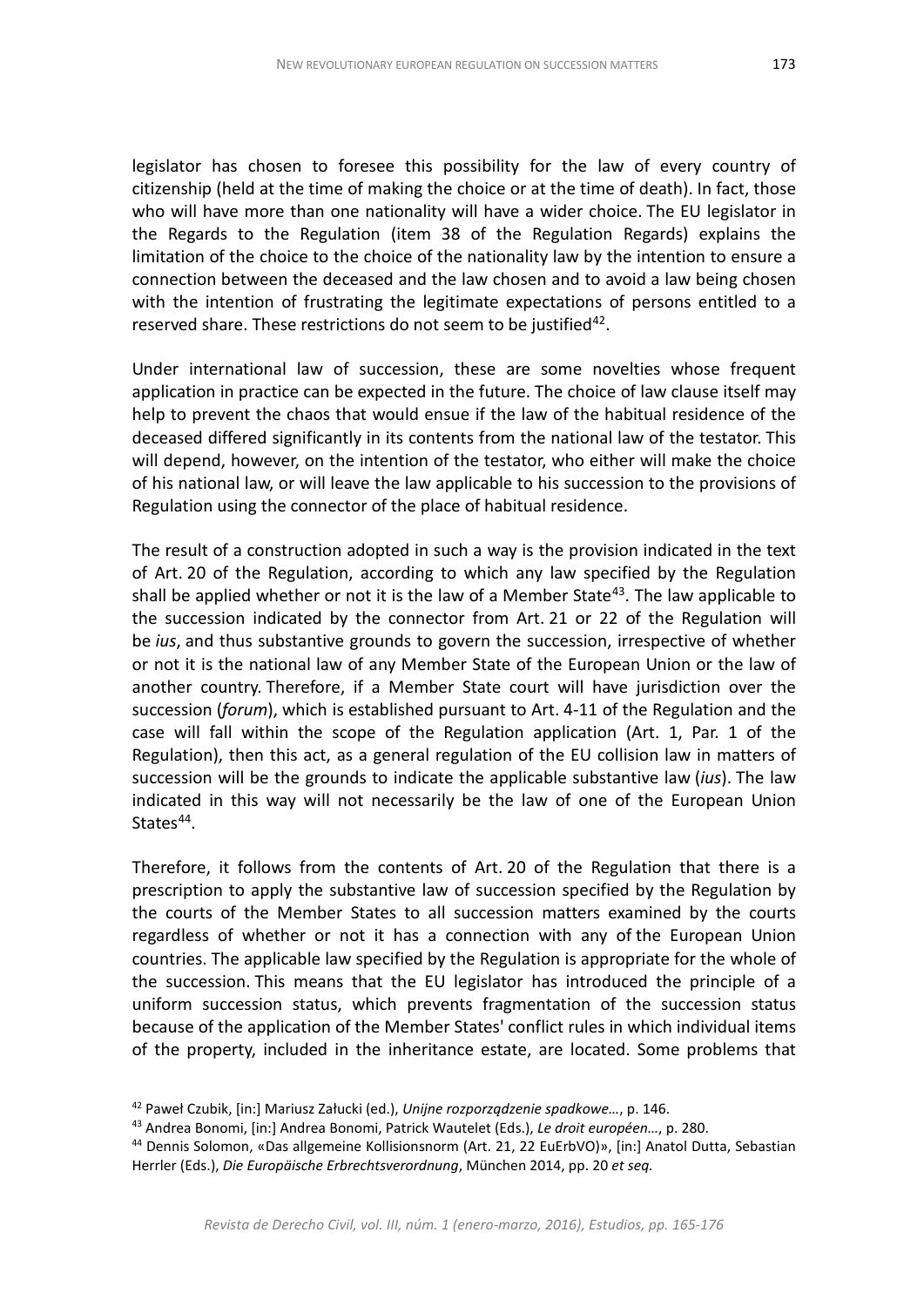may arise against this background, and which can be predicted today, relate to, for example, some issues of inheritance concerning immovable property or property rights whose nature differs in the different European legal systems. It is true that in this respect the Regulation foresees the concept of adapting property rights, which boils down to covering by its disposition the situation in which a given person invokes his right of property vested in him under the laws applicable to the succession, and this law is not known to the law of the Member State in which it has been invoked. Then this right is subject to, if necessary, and insofar as this is possible, adaptation to the closest equivalent property right under the law of that State, taking into account the objectives and interests, served by this specific property right, and the effects attached to it. In practice, however, this will not be so obvious<sup>45</sup>.

Moreover, as it can be predicted, also in other cases the application of a foreign law for the testator or his relatives in a given succession will be difficult; and certainly difficult to be accepted socially. This will happen, e.g. when a group of heirs prescribed by an alien statute will be different than resulting from their national law, or if the legal mechanisms for the protection of persons close to the deceased will not allow to achieve the goal arising from the national legislation. The intention of the EU legislature, in such cases, however, is the use of the foreign law as far as there is no manifest inconsistency of the law designated by the Regulation as the law applicable with the public policy of the Member State of the court dealing with the succession. Then, there is a possibility, arising from the content of Art. 35 of Regulation No 650/2012, not to apply the applicable law specified by the Regulation. However, this opportunity will need to be more widely explained in the judicial decisions. Today, a number of issues around the situation when to use this clause of public order are not clear.

5. EUROPEAN CERTIFICATE OF SUCCESSION

The new solution, and as it can be judged desirable –because of the previous practice of documenting rights to inheritance, which was extremely varied− is a European Certificate of Succession<sup>[46](#page-9-1)</sup>. So far, in the various European legal systems the proof of the heir's status has been established in a different way. In the case of distributed inheritance that is located on the territory of more than one country, an heir to demonstrate his powers often had to initiate several succession proceedings before the authorities of different countries, which obviously was unsatisfactory and could lead to questionable, conflicting decisions in different countries<sup>[47](#page-9-2)</sup>. Identification of the heirs, legatees, executors of wills or administrators of estates has often accounted for a

<span id="page-9-0"></span><sup>45</sup> Cf. Bram Akkermans, «Standardisation of Property Rights in European Property Law», *Maastricht European Private Law Institute Working Paper* (2013), No. 9, pp. 1 *et seq.*

<span id="page-9-1"></span><sup>46</sup> Jens Kleinschmidt, "Optionales Erbrecht: Das Europäische Nachlasszeugnis als Herausforderung an das Kollisionsrecht", 77 *RabelZ* (2013), pp. 725 *et seq.*

<span id="page-9-2"></span><sup>&</sup>lt;sup>47</sup> Christian Hertel, "European Certificate of Succession – content, issue and effects", 15 *ERA Forum* (2014), pp. 393-407.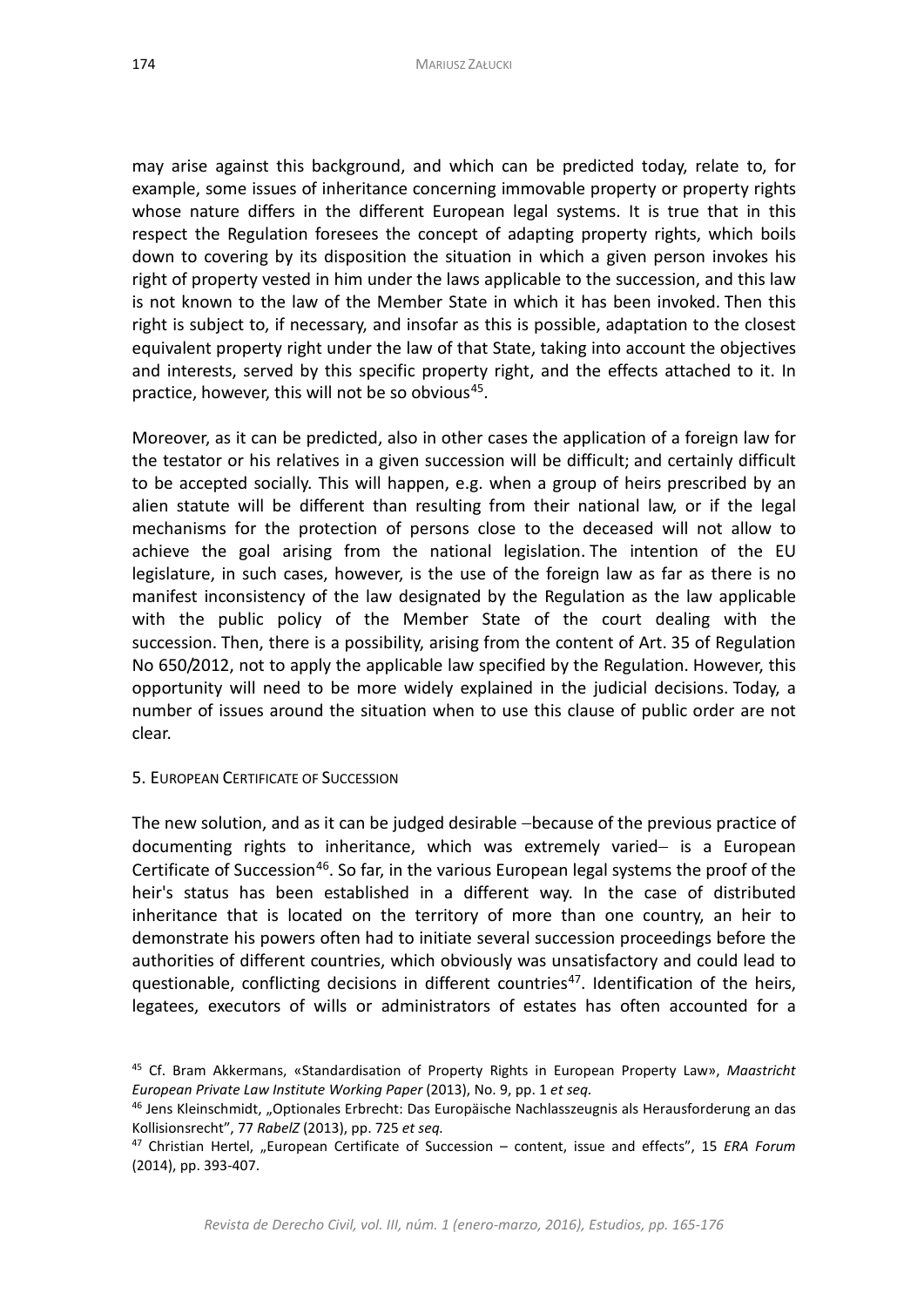problem in practice so far, although perhaps not so much in the domestic law of individual Member States, but at the cross-border scale. The international dimension of inheritance significantly complicated and lengthened in time completion of the specific succession case. As it is known, the national documentation of the succession rights issued in accordance with the provisions of the individual Member States as a rule invokes effects only in that Member State, and does not automatically extend to other European Union countries. In the past this required additional procedures. Therefore, identification of heirs and other entities entitled on a transnational scale using a single document was seen as important since the beginning of the legislative work on the regulation<sup>48</sup>.

Pursuant to Art. 62 of the Regulation No 650/2012 a new instrument was created, that is a European Certificate of Succession, which allows, among others, to demonstrate: a) the status or rights of each heir or, as the case may be, each legatee mentioned in the Certificate and their shares of the estate; b) the attribution to the heir(s) to or, as the case may be, to the legatee(s) listed in the Certificate of a specific asset or specific assets forming part of the estate; c) the rights of the person mentioned in the Certificate to execute the will or administer the estate (Art. 63 of the Regulation No.  $650/2012$ <sup>[49](#page-10-1)</sup>. According to the content of Art. 69 of the Regulation No  $650/2012$ , it produces its effects in all Member States without any special procedure being required. It is presumed to demonstrate accurately some elements that have been established under the law applicable to the succession or under any other law applicable to specific elements. The person mentioned in the Certificate as the heir, legatee, executor of the will or administrator of the estate is presumed to have the status mentioned in the Certificate and/or to hold the rights or the powers stated in the Certificate, with no conditions and/or restrictions being attached to those rights or powers other than those stated in the Certificate<sup>50</sup>.

The European Certificate of Succession is thus a document of an essentially uniform character across the European Union. It is to facilitate the heirs and other specified therein individuals to document their rights to succession in all European Union countries. In addition, although against its use already today, some problems can be predicted, even concerning the collision of this Certificate content with the content of national documents, as these issues are not obvious at all and they will give rise to interpretation difficulties; yet, it is essentially a tool, which significantly facilitates issues of cross-border succession.

<span id="page-10-0"></span><sup>48</sup> Richard Frimston, «Brussels IV: the Draft Succession (and Revocation of Wills) Regulation», *Private Client Business* (2010), p. 109.

<span id="page-10-1"></span> $49$  Paul Lagarde, "Les principes de base du nouveau règlement européen sur les successions", 101 Revue critique de droit international privé (2012), pp. 691-732.

<span id="page-10-2"></span><sup>50</sup> Javier C. González, *El Reglamento Europeo 650/2012…,* p. 328.